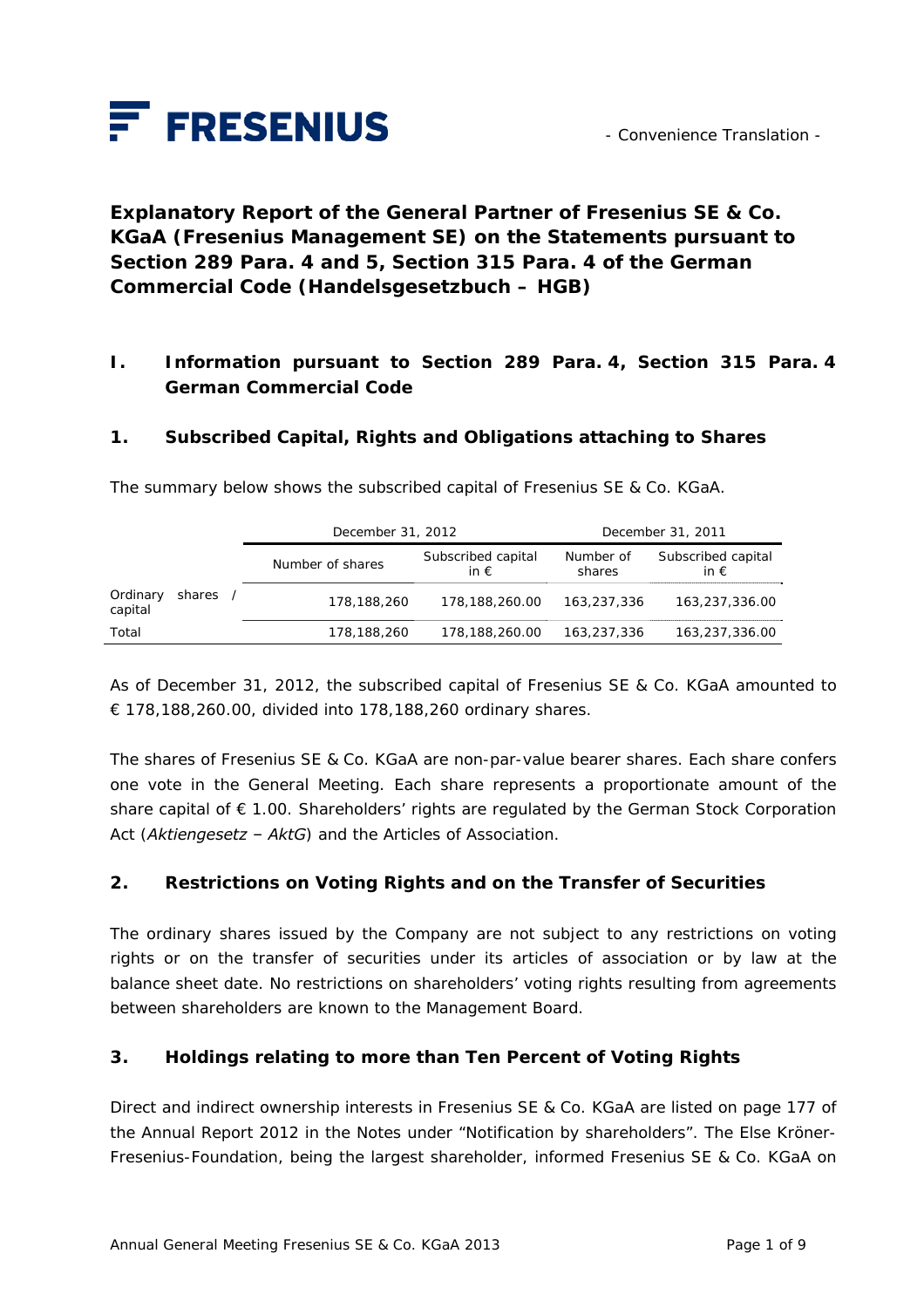December 19, 2012 that it holds 48,231,698 ordinary shares of Fresenius SE & Co. KGaA. This corresponds to a voting interest of 27.07%. No other direct or indirect holdings in the Company's share capital that exceed 10% of the voting rights are known to the Management Board.

## **4. Securities carrying Special Rights granting Controlling Powers**

None of the shares issued by the Company carry special rights granting their holders any controlling powers.

## **5. How Rights Are Exercised on Shares under an Employee Share Scheme if not Directly by Employees**

No information is available on the exercise of voting rights on shares under an employee share scheme where the rights are not directly exercised by employees.

# **6. Legal Provisions and Provisions of the Articles of Association on the Appointment and Dismissal of the Management and on Amendments of the Articles of Association**

Pursuant to Article 7 para. 2 of the Articles of Association of Fresenius SE & Co. KGaA, the general partner is responsible for the management of Fresenius SE & Co. KGaA. Fresenius Management SE is the general partner to the Company. Pursuant to Article 6 para. 3 of the Articles of Association of Fresenius SE & Co. KGaA the general partner is excluded from the Company

- if and as soon as all shares in the general partner are no longer held directly or indirectly by a person holding more than 10 % of the share capital of the Company, directly or indirectly via a controlled enterprise within the meaning of Section 17 German Stock Corporation Act; this will not apply if and when all shares in the general partner are held directly or indirectly by the Company; or
- if the shares in the general partner are acquired by a person who does not, within twelve months after such acquisition takes effect, submit a takeover bid or a compulsory bid to the shareholders of the Company pursuant to the rules of the German Securities Acquisition and Takeover Act (WpÜG) according to the following stipulations. The consideration offered to the other shareholders must take account of a payment made by the acquirer to the holder of the shares in the general partner for the acquisition of the shares in the general partner and the Company in excess of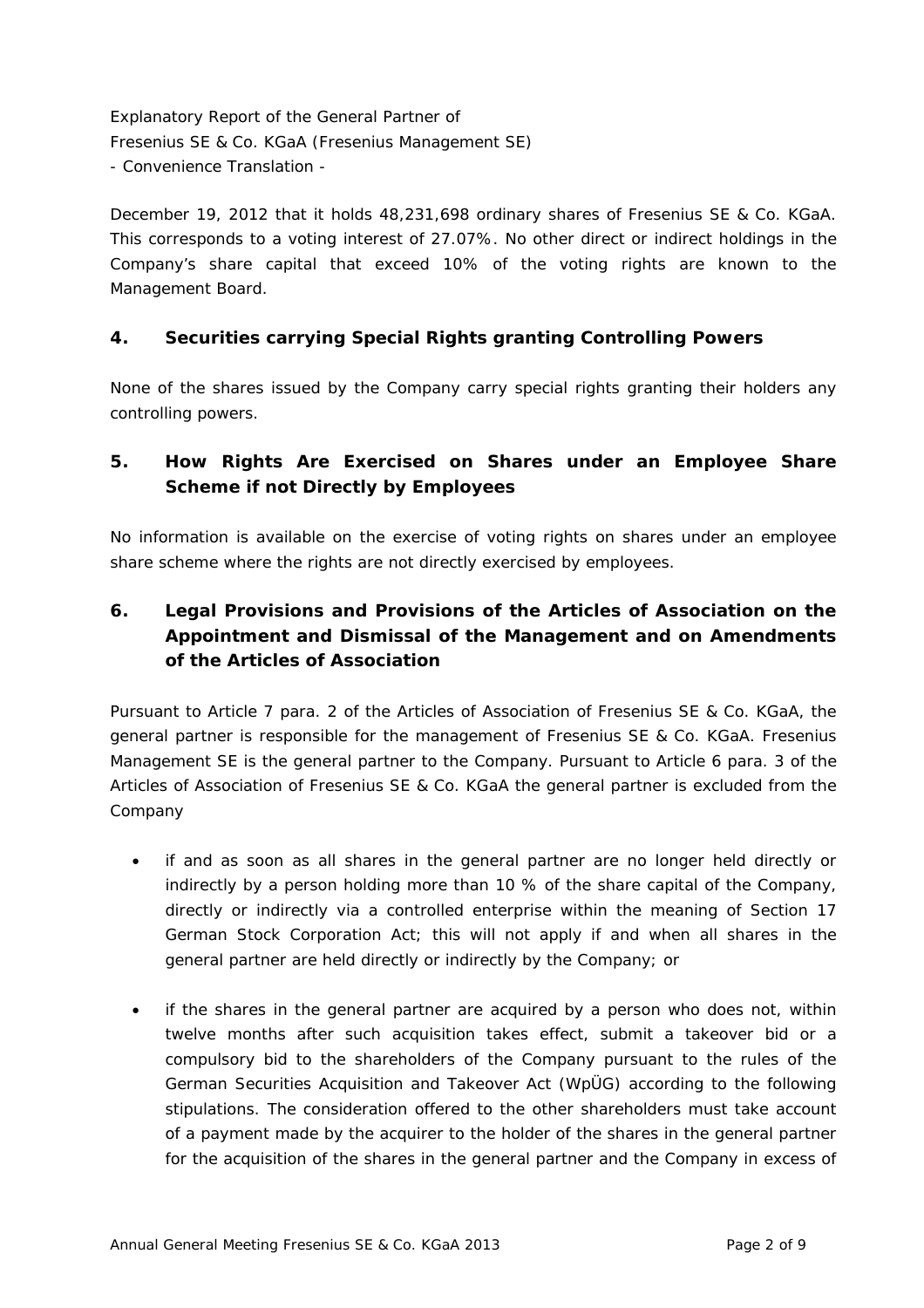> the sum of the general partner's equity and of the average stock exchange price of the shares in the Company being acquired, during the last five stock exchange trading days before the day of the conclusion of the agreement on the acquisition of the shares in the general partner.

The other statutory grounds for withdrawal of the general partner remain unaffected.

The appointment and the replacement of members of the Management Board of the general partner are governed by the legal provisions in Article 39 Council Regulation (EC) No. 2157/2001 of 8 October 2001 on the Statute for a European Company (SE) (SE Regulation), Section 16 SE Implementation Act (SEAG) and Sections 84, 85 of the German Stock Corporation Act as well as Article 7 para. 1, 2 of the Articles of Association of Fresenius Management SE. The members of the Management Board are appointed and dismissed by the Supervisory Board of the general partner, Fresenius Management SE. The Articles of Association of Fresenius Management SE permit that deputy members of the management board are appointed. The members of the Management Board are appointed for a maximum of five years. They may be reappointed.

The Supervisory Board may revoke the appointment of a member of the Management Board for cause. Causes are, in particular, a gross breach of the Management Board member's duties and a vote of no confidence by the General Meeting.

Changes to the Articles of Association are made in accordance with Section 278 Para. 3, Section 179 of the German Stock Corporation Act and Article 17 para. 3 of the Articles of Association of Fresenius SE & Co. KGaA. According to Section 285 Para. 2 Sentence 1 of the German Stock Corporation Act, amendments to the Articles of Association require the consent of the general partner.

## **7. Powers of the General Partner to Issue and Buy Back Shares**

By resolution of the Annual General Meeting on May 13, 2011, adjusted for the partial use made in the meantime, Fresenius Management SE, as general partner, is authorized, subject to the consent of the Supervisory Board of Fresenius SE & Co. KGaA:

• to increase the subscribed capital of Fresenius SE & Co. KGaA by a total amount of up to € 26,520,000.00 until May 12, 2016, through a single or multiple issuance of new bearer ordinary shares against cash contributions and / or contributions in kind (Authorized Capital I). Shareholders' pre-emptive rights of subscription can be excluded.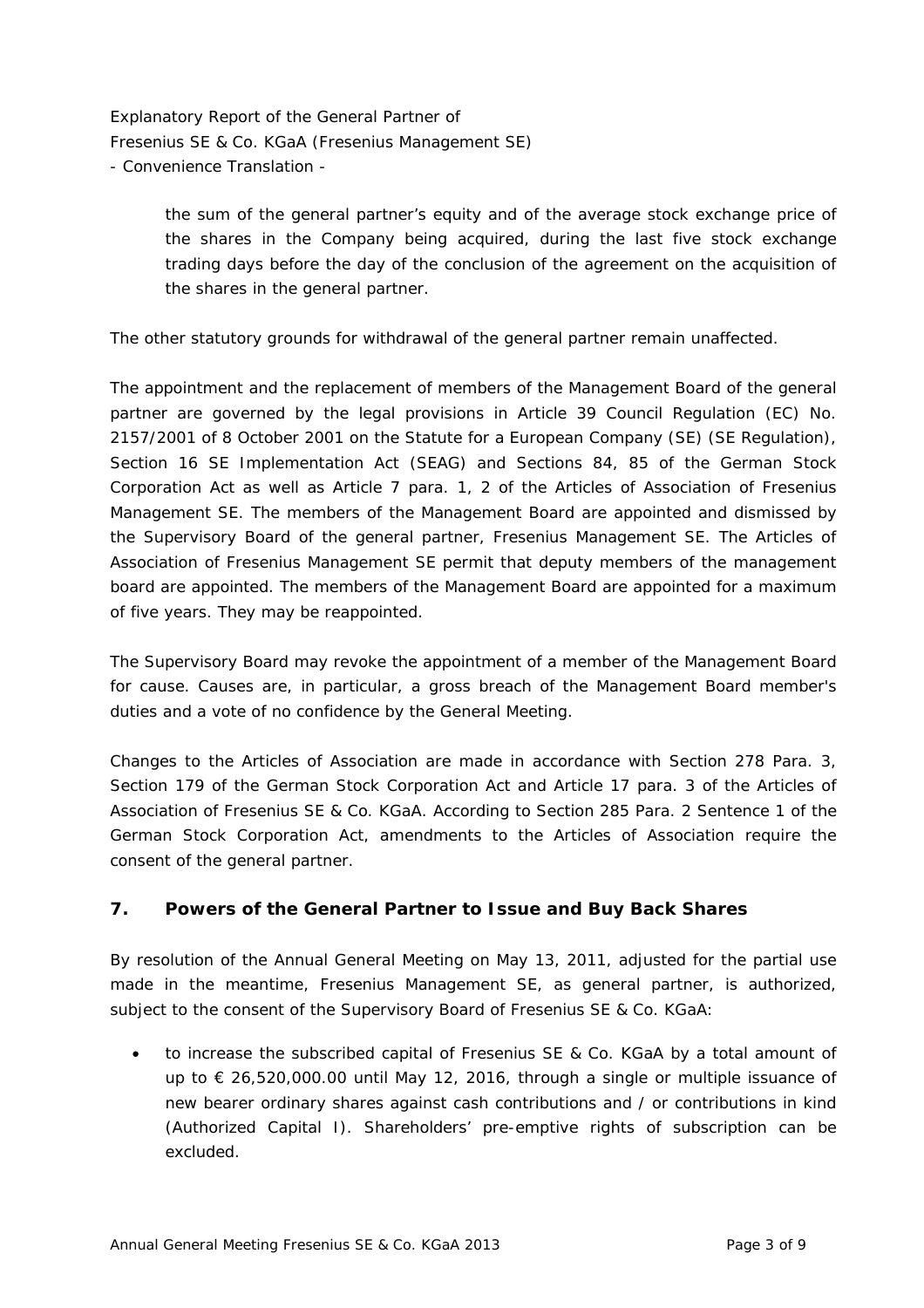In addition, there are the following conditional capitals in the context of stock options plans, adjusted for stock options that have been exercised in the meantime:

- The subscribed capital is conditionally increased by up to  $\epsilon$  857,970.00 through the issuance of new bearer ordinary shares (Conditional Capital I). The conditional capital increase will only be executed to the extent that subscription rights have been issued under the 1998 Stock Option Plan and the holders of these subscription rights exercise their rights. No further subscription rights can be exercised under the 1998 Stock Option Plan.
- The subscribed capital is conditionally increased by up to  $\epsilon$  2,497,254.00 through the issuance of new bearer ordinary shares (Conditional Capital II). The conditional capital increase will only be executed to the extent that convertible bonds for ordinary shares have been issued under the 2003 Stock Option Plan and the holders of these convertible bonds exercise their conversion rights.
- The subscribed capital is conditionally increased by up to  $\epsilon$  5,383,434.00 through the issuance of new bearer ordinary shares (Conditional Capital III). The conditional capital increase will only be executed to the extent that subscription rights have been or will be issued under the 2008 Stock Option Plan, the holders of these subscription rights exercise their rights, and the Company does not use its own treasury shares to service the subscription rights or does not exercise its right to make payment in cash, whereby the granting of subscription rights to the Management Board of the general partner, and their settlement, shall be solely and exclusively the responsibility of its Supervisory Board.

Finally, there is the following conditional capital in the context of convertible bonds and / or option bonds which have been issued based on the authorization of the general partner by the Annual General Meeting:

The subscribed capital is conditionally increased by up to  $\epsilon$  16,323,734.00 through the issuance of new bearer ordinary shares (Conditional Capital IV). The conditional capital increase shall only be implemented to the extent that the holders of convertible bonds issued for cash or of warrants from option bonds issued for cash which have been issued based on the authorization of the general partner by the Annual General Meeting on May 11, 2012 by Fresenius SE & Co. KGaA or by a group company until May 10, 2017 - exercise their conversion or option rights and as long as no other forms of settlement are used.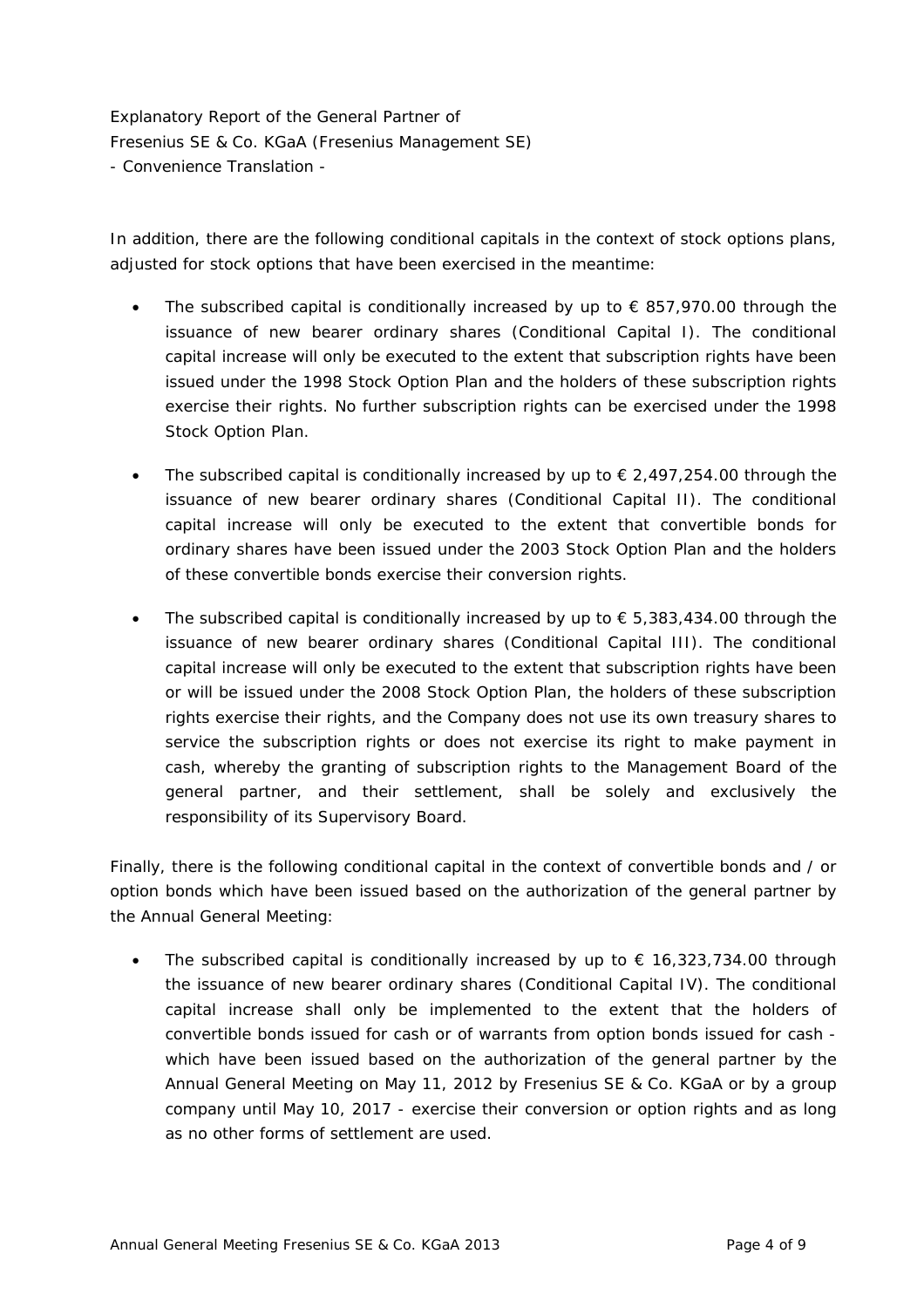On May 11, 2012, the Annual General Meeting authorized the Company to purchase and use its own shares up to a maximum amount of 10% of the capital stock. Shareholders' preemptive rights of subscription can be excluded. As of December 31, 2012, the Company had not utilized this authorization.

The agenda for the Annual General Meeting on May 17, 2013, however, includes the resolution on the cancellation of the existing Authorized Capital I and on the creation of a new Authorized Capital I (agenda item 7). Further, the agenda 2013 the resolutions on the cancellation of the Conditional Capital I and on a corresponding amendment to the Articles of Association as well as on the authorization for the granting of subscription rights to managerial staff members (*Führungskräfte*) and Members of the Management of Fresenius SE & Co. KGaA or an affiliated company (stock option program 2013) and on the creation of conditional capital to provide for the stock option program 2013 as well as on a corresponding amendment to the Articles of Association (agenda item 8).

## **8. Significant Agreements Conditional upon a Change of Control Following a Takeover Bid**

Under certain circumstances, a change of control as the result of a takeover bid could impact some of our long-term financing agreements embodying change of control provisions. These provisions are customary change of control clauses that grant creditors the right of premature call in the event of a change of control. However, the right of premature call usually only becomes effective if the change of control is followed by a downgrading of the Company's rating.

There are no other significant agreements between Fresenius SE & Co. KGaA and other persons that are conditional upon a change of control following a takeover bid.

# **9. Agreements of the Company concluded with Members of the Management Board of the General Partner or Employees Providing for Compensation in the Event of a Takeover Bid**

The service contracts of the Management Board members of the general partner do not contain any express provisions dealing with a change of control. No compensation in the event of a takeover bid has been agreed on with employees, either.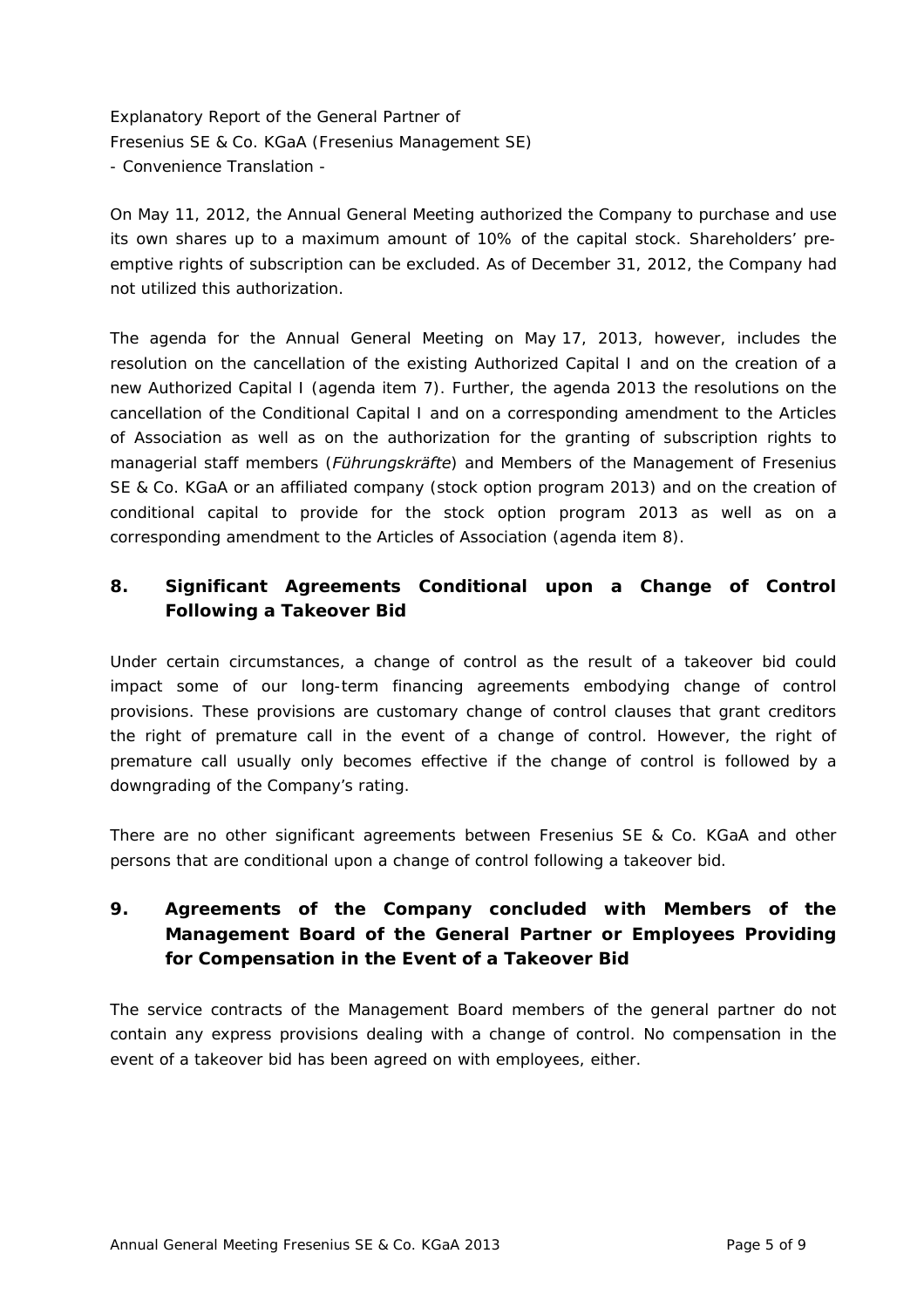## **II. Information Pursuant to Section 289 Para. 5 of the German Commercial Code**

## **1. Legal Background**

The German Accounting Law Modernization Act (*Bilanzrechtsmodernisierungsgesetz − BilMoG*), which entered into force on May 29, 2009, amended various provisions of German law including Sections 289 and 315 of the German Commercial Code as well as Sections 120 and 175 of the German Stock Corporation Act. The BilMoG required that a written report be presented to the General Meeting containing, among other things, the newly introduced compulsory disclosures in the management report pursuant to Section 289 Para. 5 German Commercial Code on the internal control and risk management system in relation to the company and group financial reporting process.

In the subsequent German Act Implementing the Shareholder Rights Directive (*ARUG*), the German legislature concentrated the requirements to submit explanatory disclosures in Section 176 Para. 1 Sentence 1 German Stock Corporation Act and removed the obligations to submit disclosures according to Sections 120 Para. 3 Sentence 2, 175 Para. 2 Sentence 1 German Stock Corporation Act. By doing so, however, the reference to Section 289 Para. 5 German Commercial Code, which had been added by the German Accounting Law Modernization Act and relates to the disclosures in the management report on the internal control and risk management system in relation to the financial reporting process, was not maintained; thus, there would be no factual obligation to submit disclosures pursuant to Section 289 Para. 5 German Commercial Code. On the other hand, the German Federal Ministry of Justice has published a statement on Section 175 Para. 2 Sentence 1 German Stock Corporation Act (http://www.gesetze-im-internet.de/aktg/\_\_175.html), stating that the change of Section 175 Para. 2 Sentence 1 German Stock Corporation Act required under the ARUG was not practicable due to an editorial mistake. The obligation introduced by the BilMoG to submit disclosures regarding the information according to Section 289 Para. 5 German Commercial Code exists if this change under the ARUG is not followed.

As a precaution, therefore, an explanatory report on the disclosures made pursuant to Section 289 Para. 5 German Commercial Code shall be issued for the financial year 2012.

## **2. Subject Matter of the Report**

According to the explanatory memorandum to the German Accounting Law Modernization Act, the internal control system encompasses the principles, procedures and measures to ensure the effectiveness and efficiency of the accounting, the correctness of the accounting,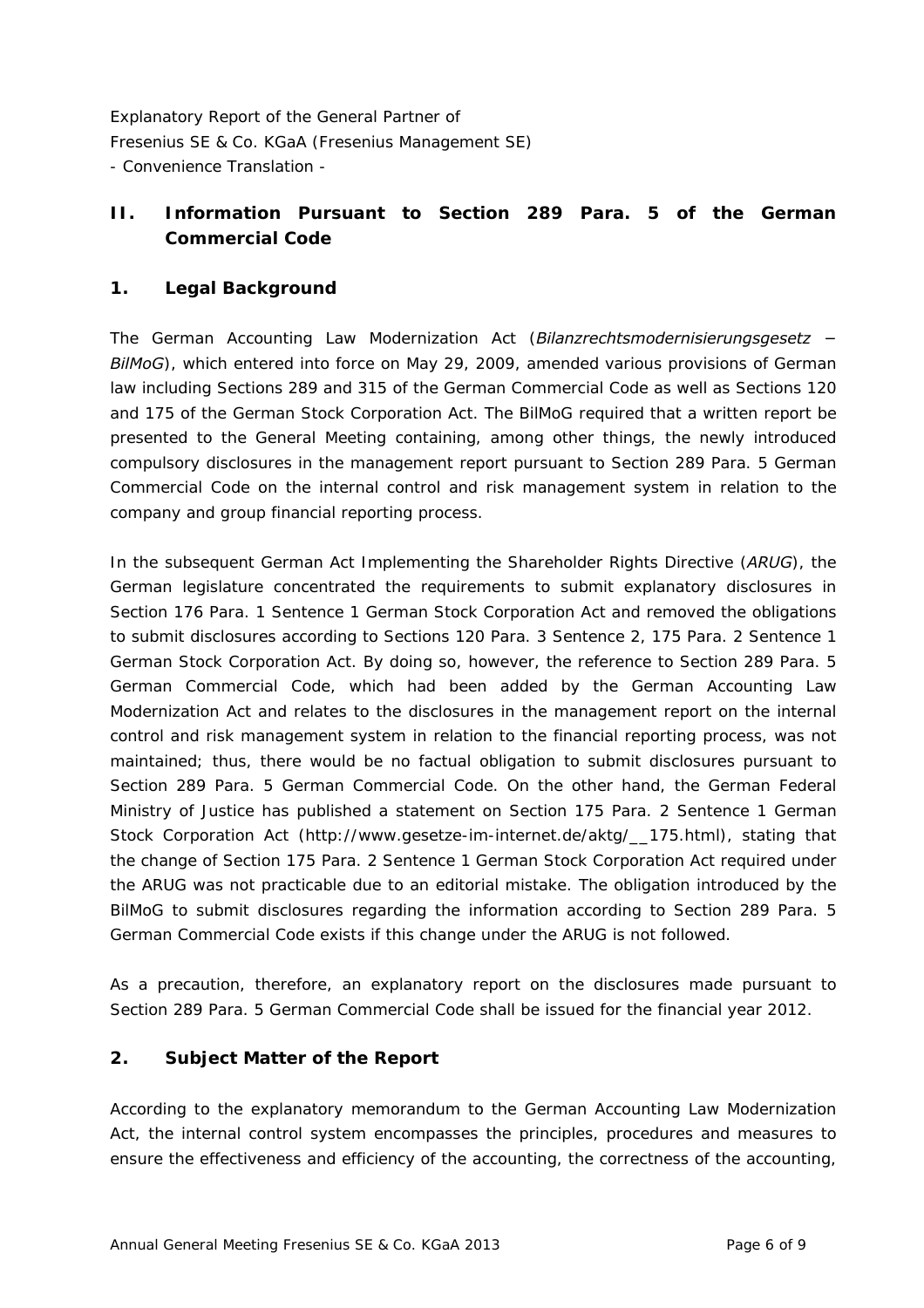and the compliance with applicable law. This also includes the internal audit system to the extent that it relates to accounting.

The risk management system and the internal control system in relation to the financial reporting process encompass control and monitoring processes for accounting and financial reporting.

### **3. Main Features of the Risk Management and Internal Control Systems**

The main features of the risk management and internal control systems in the Fresenius Group can be described as follows:

The Fresenius risk management system is closely linked to corporate strategy. Its main element is a control system with which Fresenius can identify significant risks at an early stage and counteract them individually.

Responsibilities for the processes and monitoring risks in the individual business segments have been assigned as follows:

- Using standardized processes, risk situations are evaluated regularly and compared with specific requirements. If negative developments emerge, responses can be initiated at an early stage.
- The managers responsible are required to report without delay any relevant changes in the risk profile to the Management Board.
- Fresenius keeps markets under constant observation and maintains close contacts with customers, suppliers, and institutions in order to be able to swiftly identify and react to changes in the business environment.

The risk management system is supported both at group level and in the individual business segments by risk controlling measures and a management information system. Detailed monthly and quarterly reports are used to identify and analyze deviations of the actual compared to the planned business development. In addition, the risk management system comprises a control system that oversees organizational processes and measures, as well as internal controls and audits.

The functionality and effectiveness of the risk management system is reviewed regularly by the Management Board and the internal auditing department. Conclusions arising from the audits are taken into account in the ongoing refinement of the risk management system to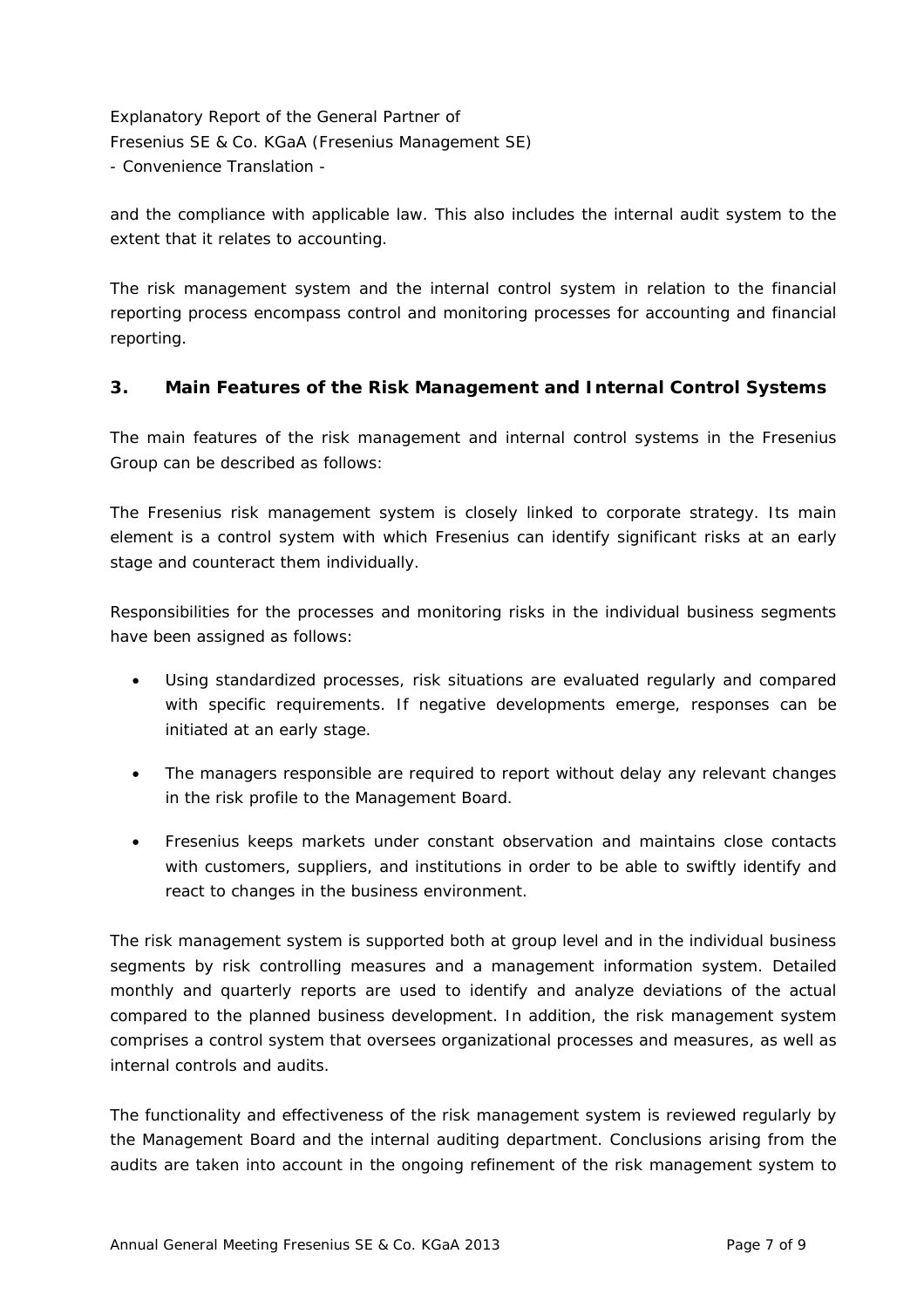allow prompt reaction to changes in the markets. This system has thus far proved effective. The control system is also regularly reviewed by the Management Board and the internal auditing department.

The auditor reviews whether the control system set up by the Management Board is suitable for the early identification of risks that would put the continued existence of the company in danger. The insights gained from the audit regarding the internal control system as it pertains to accounting are taken into account in the continued development of the system.

Fresenius has ensured that the scope and focus of the organizational structure and systems for identifying and evaluating risks, and for developing countermeasures and for the avoidance of risks, are aligned suitably with the company-specific requirements and that they are properly functional. However, there can be no absolute certainty that this will enable all risks to be fully identified and controlled.

# **4. Explanation of the Main Features of the Risk Management and Internal Control Systems in View of Financial Reporting**

The risk management and internal control systems, the main features of which have just been described, ensure that all business facts and data are properly collected, processed and evaluated and thus included in external accounting. They safeguard that the accounting at Fresenius SE & Co. KGaA as well as at all companies included in the consolidated financial statements will be uniform and in compliance with the legal and statutory requirements as well as internal guidelines.

Correctness and reliability of accounting processes and financial reporting, and thus preparation of annual financial statements, consolidated financial statements, and management reports in compliance with applicable rules, is assured by numerous measures and internal controls. A four-tier reporting process especially promotes intensive discussion and ensures controls of the financial results. At each reporting level (local entity, region, business segment, group), financial data and key figures are reported, discussed, and compared on a regular monthly basis with the prior-year figures, budget, and the latest forecast. In addition, all parameters, assumptions, and estimates that are of relevance for the externally reported group and segment results are discussed intensively with the department responsible for preparing the group's consolidated financial statements. These matters are also reviewed and discussed quarterly in the Supervisory Board's Audit Committee.